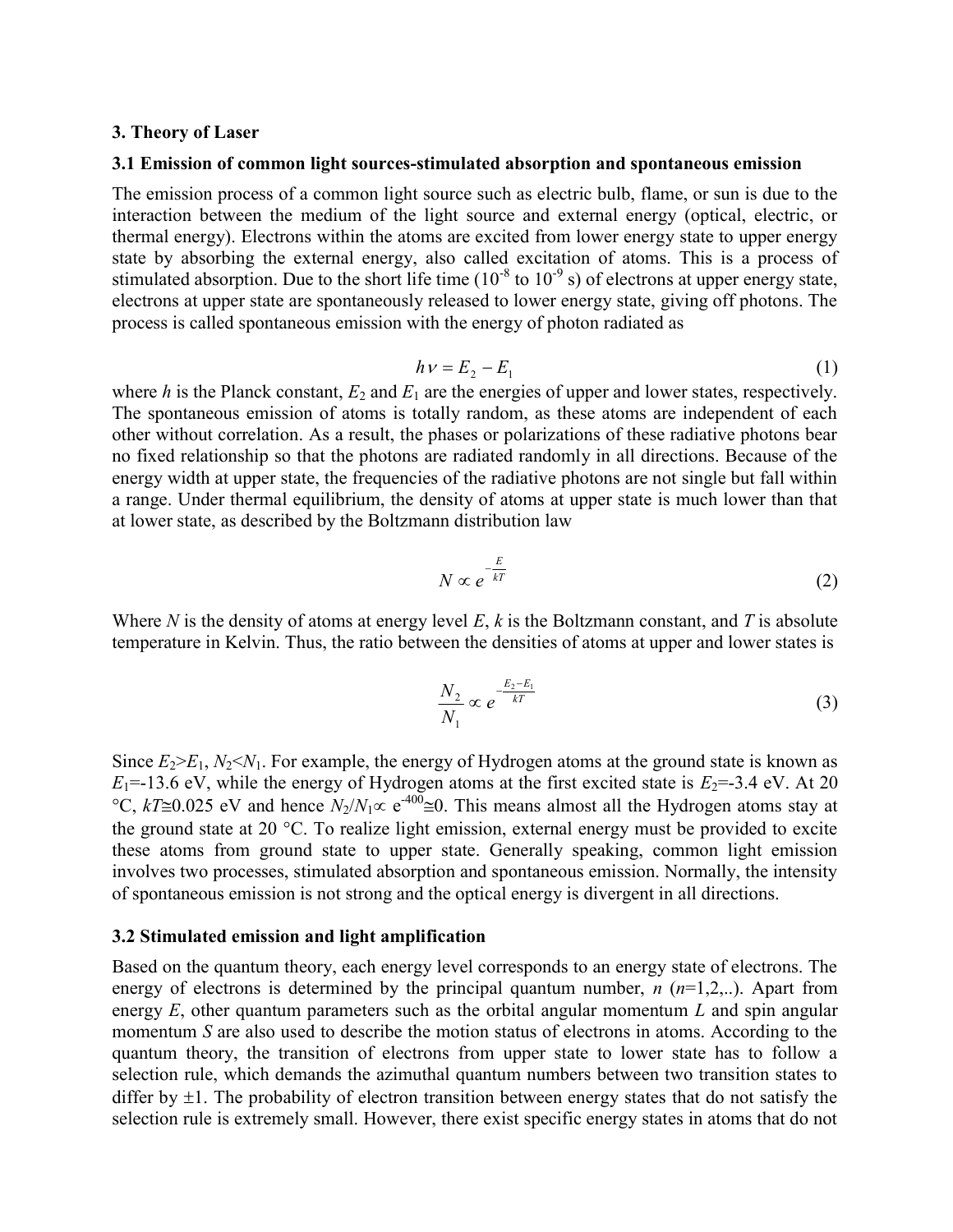meet the selection rule with respect to the ground state. Due to the violation of the selection rule, when electrons are excited to these states, they do not jump back to a lower state spontaneously but instead stay at these upper states with a long lifetime. These specific energy states are called the metastable states. When stimulated by external light, however, electrons at a metastable state are released to a lower state, giving off photons. This is the stimulated emission process, proposed by Albert Einstein in 1917, laying the foundation of laser invention.

The process of stimulated emission is as follows, when an atom at upper state  $E_2$  is stimulated by an external photon with energy  $h v (h v=E_2-E_1)$ , it is released from upper state  $E_2$  to lower state  $E_1$ giving off a new photon that bears the same energy, phase, polarization, and directivity as the stimulated photon. Hence, two identical photons are released with one photon incidence, and so light amplification is achieved. Such stimulated emission and light amplification is laser.



Figure 1 Schematic of three transitions of atoms in a two-energy system

#### 3.3 Population inversion

A stimulated photon can trigger stimulated emission, but on the other hand, it is also subject to stimulated absorption. Hence, stimulated emission cannot exceed stimulated absorption unless the population of atoms at an upper state is larger than that at a lower state. This condition is called population inversion. Normally, in thermal equilibrium, almost all the atoms stay at the lower state (ground energy state). For this reason, the realization of population inversion is a necessary condition for the creation of laser light.

# 4. Basic Structure of Laser

Generally speaking, a laser is composed of three components.

# 4.1 Laser gain medium

A suitable gain medium, gas, liquid, solid, or semiconductor, is required for the creation of a laser. In the gain medium, population inversion of atoms or molecules is the necessary condition for lasing. Obviously, the existence of a metastable state benefits the realization of population inversion. So far, there are nearly a thousand gain media that can be used for laser creation from ultraviolet to far-infrared wavelength range.

# 4.2 Excitation source

To realize population inversion of atoms or molecules in a gain medium, the atoms or molecules in lower state must be excited to increase the population of atoms or molecules of upper states. A gas discharge lamp can be used to excite the atoms in a gain medium with the kinetic energy of electrons, called electric excitation; or a pulsed light source can be used to illuminate the gain